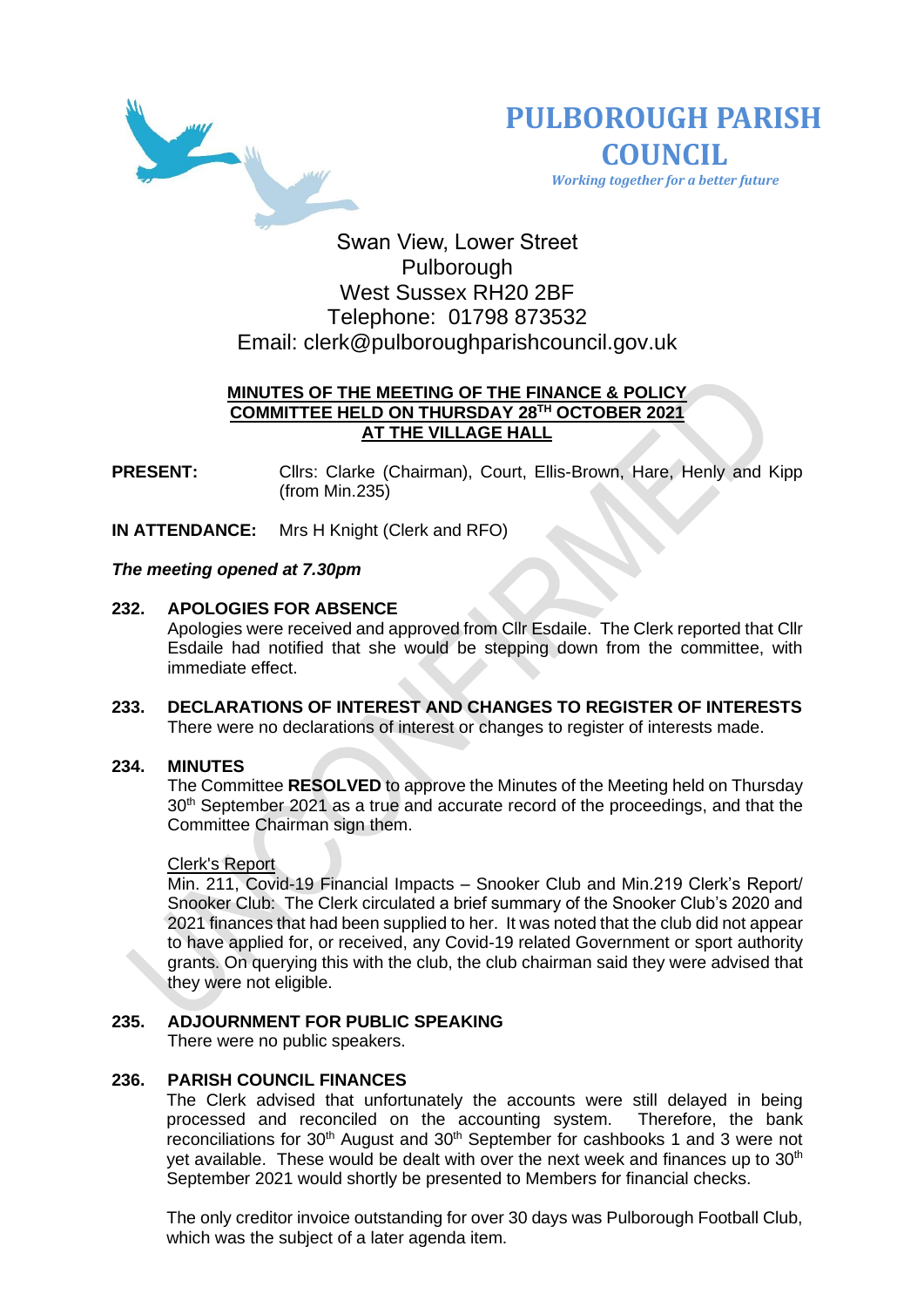#### **237. BUDGET FOR 2022/23**

Members had received a draft budget paper prepared by the Clerk as a starting point. The Clerk had undertaken a comparison of the previous year's spending against current budget spends, incorporating known or anticipated costs. Some cost centres had had to be increased and most included a 3% increase, in line with the predicted 2022 rate of inflation. The new HDC tax base was not yet known but based on initial work, the increase to Band D would be £2.06 or 2.13%. The Clerk highlighted key points included in the initial draft, and the following points were noted or agreed upon:-

#### Cost centre 101 Administration:

**Code 4017 Legal Fees**: It was **AGREED** that any unspent balance of the £6k (currently unspent) at year end be moved to a new Earmarked Reserve, but that £2k be budgeted for. This is in anticipation of legal fees associated with the Bowls Club renewal and for the new club leases/licences for the pavilion rebuild/refurbishment project.

**Code 4021 Rent/Room Hire:** Increased as anticipated long term booking of Village Hall in place of pavilion committee room.

**Code 4037 IT support:** Unchanged at £2k, needs refining (new website paid for, IT anticipated invoice and web/email costs to be followed up)

### Cost Centre 102 Advertising/Publicity:

**Code 4050 Advertising & Publicity**: No budget allowance – Council did not utilise this year, previous external bulletin no longer exists, Annual Report available by inhouse print or online.

#### Cost Centre 104 Loans and Finance:

**Code 1040 Interest on A/c's:** Reduced due to decreasing interest rates.

#### Cost Centre 105: MSF (multi-sports facility)

**Code 1050 MSF Income**: Unchanged at low level £1200 – MSF currently in need of significant surface repair, may be out of use/low or even no income.

**Code 4080 MSF Expenditure:** Needs budget set? (Previously not set) Requires considerable expenditure for resurfacing, some potentially available from EMR, also Council investigating grant/CIL funds for 2021/22 application. **AGREED** – investigate resurfacing quotes and budget for this.

#### Cost Centre 106 Staff Costs:

**Codes 4000/ 4003/ 4005/ 4007 Admin/ Village Sweeping/ Recreation/ Neighbourhood Warden salaries:** All salaries assumed between 2.75-3% increases. **AGREED –** increase all salaries codes by 3.5-4%.

#### Cost Centre 107 Discretionary:

**Code 4091 Grants & Donations:** Increased to £5k. **AGREED** – reduce back to £2k.

#### Cost Centre 201 Highways:

**Code 1020 Christmas Lighting Income:** Donations increased to £15 per tree. **Code 4200 Christmas Lighting Expenditure:** Increased to £90/tree, 2x light sets, requested 41 trees and 3% inflation. **AGREED** to allow for 41 trees.

### Cost Centre 302 Bowling Club:

**Code 4321 Bowling club Water:** Increased by 3% inflation. **AGREED** - retain this although potential for club to pay its own water bills in future is being investigated.

#### Cost Centre 305 Other Recreation:

**Codes 1120 Social Club Tenancies/1121 Sports Club Tenancies:** Normal rental income assumed +3% inflation. **Noted:** Rental income may be affected by future pandemic incidents and/or pavilion rebuild/refurbishment project.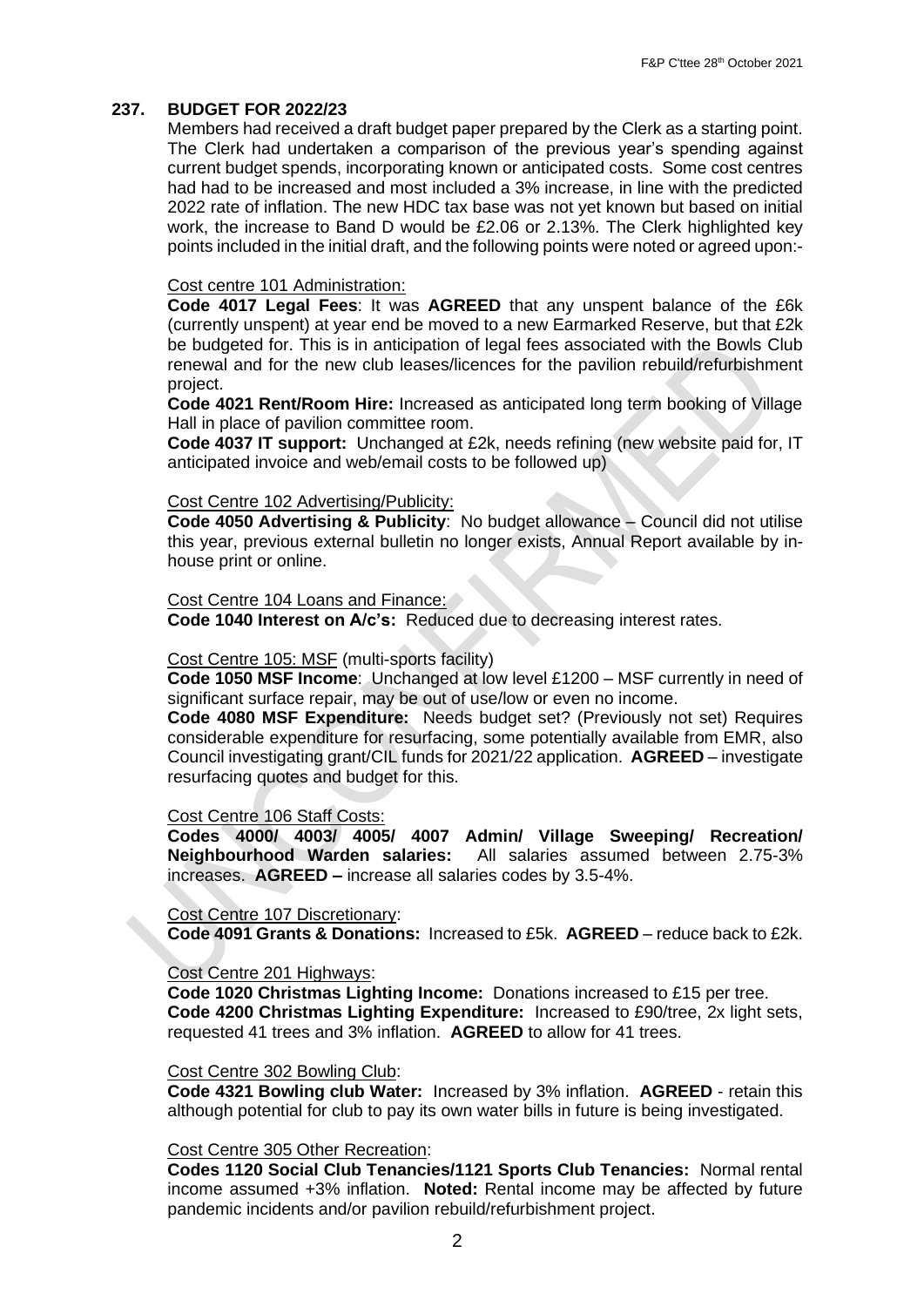**Code 4393 Tractors & Equipment:** £6k budget unchanged as current mowers/tractor requiring frequent repair and may need replacing. **AGREED** – Move any unspent at year end to New Tractor/Machinery EMR, retain £6k budget in anticipation of new machinery. Officers to investigate costs of replacement Jacobsen mower.

**Code 4392 Playground:** Increased to £9k as per R&OS C'ttee decision 14.10.21 Min.42. **AGREED** – retain at £9k.

**Code 4397 Youth Worker:** Increased by 2.75% staffing and 3% inflation/operational costs.

All maintenance, contractor works, utility etc. codes had been increased by 3% in anticipation of inflation and higher goods/services costs.

The Clerk would make the amendments discussed and noted above, undertake further research as new information became available and provide draft budget proposals for the 18<sup>th</sup> November committee meeting.

# **238. S106/CIL MONIES**

Members noted receipt of the HDC October 2021 quarterly report of unspent and potential S106 monies. The Clerk was asked to check with HDC the amount available if applied for by the Parish Council for the sports pavilion rebuild/refurbishment project. The Clerk was also asked to liaise with the architect (Studio 5) regarding the wording and content of the required statement addressing water neutrality, following the recent Natural England Position Statement publication on the subject.

# **239. PROJECTED PLANNING**

This item had been referred from the last meeting. Having considered the draft Projected Planning List 2022/23, the following was **RESOLVED:**

- Item 1a HDC: Acquisition of new recreation ground through S106 Agreement for DC/15/1084 Land North of Highfield – the Clerk was asked to check the current status of this community land and who would be responsible;
- Item 3d PPC: Remove Pocket Park;
- Item 3c PPC Completion of Neighbourhood Plan Amend to be Review of Neighbourhood Plan:
- New item under 3 PPC: MSF (multi-sports facility) renewal/refurbishment;
- Item 3 PPC under 4+ years: Remove Neighbourhood Plan Review (now under 1-3 years).
- Updated Projected Planning List to be re-considered at January 2022 committee meeting.

# **240. LEASES – PULBOROUGH BOWLS CLUB**

The lease was discussed again in light of the Clerk's report of water usage costs by the Bowling Club since 2013/14, as requested at the last meeting. It was decided that the Council would wish to renew the lease unchanged but that the club should be responsible for its own water bills upon renewal, which was a clause within the existing lease. This had not been enforced for historical reasons which were not entirely clear. It was **RESOLVED** that the Clerk seek initial legal advice on the renewal of the lease or on utilising the 5 year extension the current lease provides for.

# **241. GRANT AID 2021-22**

Members received the recommendations from the Grant Aid Working Party for 2021/22 awards. It was **RESOLVED** to approve those recommendations, with the addition of a £400 allocation proposed for Pulborough CLT, and recommend these to full Council for approval. The Working Party members were thanked for their work.